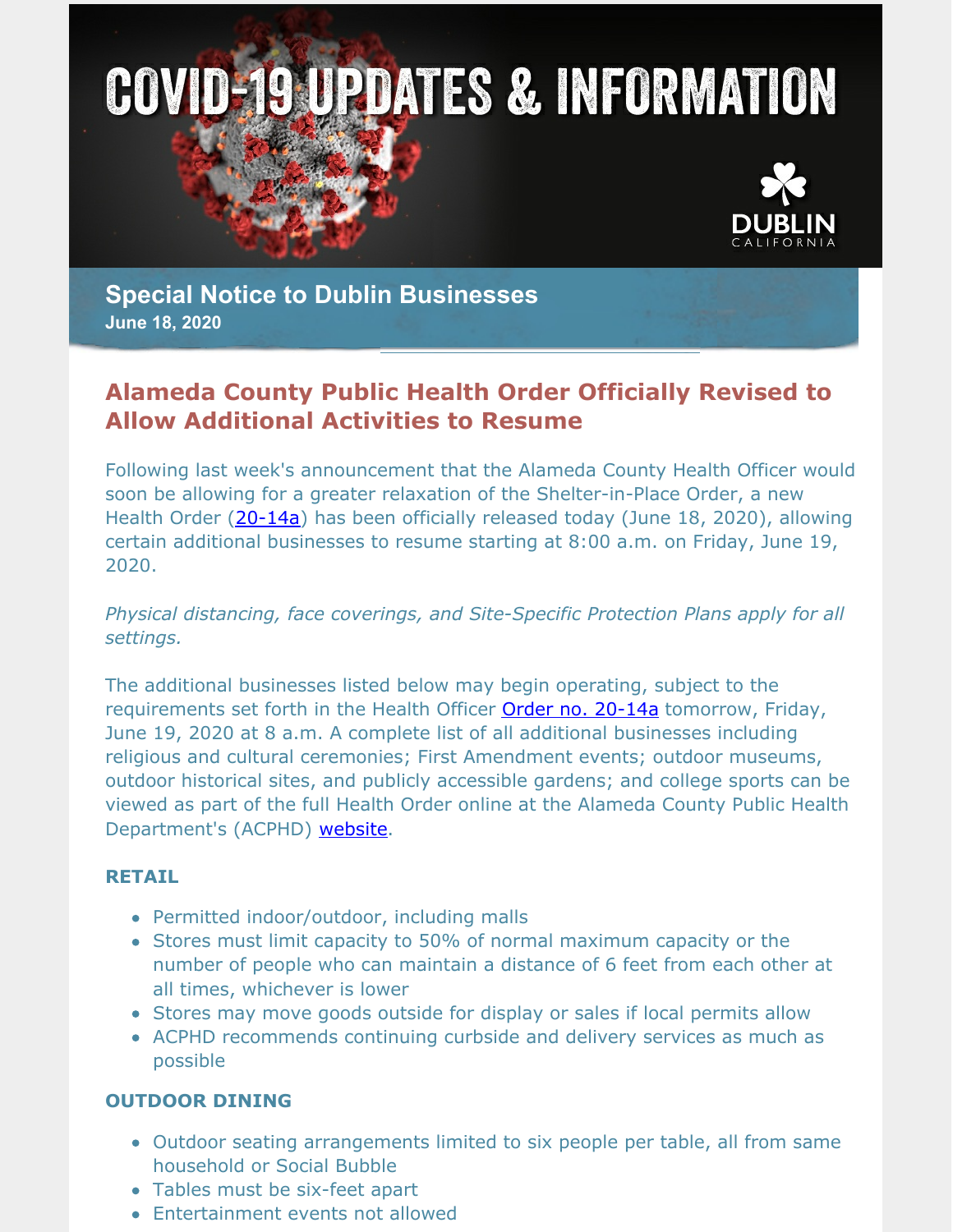- Restaurant must comply with relevant laws, regulations and permitting **requirements**
- Takeout and delivery options strongly encouraged
- Alcohol sales:
	- Alameda County is not a Variance County at this time, and restaurants seeking a [Temporary](https://www.abc.ca.gov/wp-content/uploads/forms/ABC218CV19.pdf) Catering Permit to serve alcohol outdoor from the State Department of Alcoholic Beverage Control may experience delays
	- Wineries with on-site restaurants may do tastings with food pairings outdoors
	- Brewpubs, breweries, bars, pubs, craft distilleries, and wineries that do not provide sit-down meals themselves can contract with another vendor to do so. The alcohol must be sold in the same transaction as a meal.
	- Bars must remain closed to the public, but may provide pickup/takeaway service with the sales of bona fide meals. These meals may be provided by an affiliate restaurant or by a food service provider that partners with the bar. Alcohol and meal delivery must occur in the same transaction at the same location.

#### **OUTDOOR FITNESS CLASSES**

- Limited to 12 people at a time, spaced at least 6 feet apart at all times
- Person-to-person contact prohibited
- Sharing equipment is prohibited

Alameda County takes this step cautiously and will continue to closely monitor COVID-19 data and trends to inform future decisions. Resources for businesses are available on the Alameda County Public Health Department [website](http://www.acphd.org/2019-ncov/health-officer-orders.aspx) and additional links are provided below:

- Read Health Order [20-14a](http://www.acphd.org/media/587163/alameda-county-health-officer-order-20-14-a-english.pdf)
- Read Health Order [Summary](http://www.acphd.org/media/587287/alameda-county-health-officer-order-summary-20-14-a-english.pdf)
- [Protection](http://www.acphd.org/media/587169/health-officer-order-20-14-a-appendix-a-protection-plan-guidance-and-template-english.pdf) Plan Guidance and Template
- Appendix C: Additional [Businesses](http://www.acphd.org/media/587211/health-officer-order-20-14-a-appendix-c-1-additional-businesses-permitted-to-operate-english.pdf) & Activities Permitted to Open
- [Restaurant](http://www.acphd.org/media/587220/health-officer-order-20-14-a-restaurant-operating-procedures-english.pdf) Operating Procedures
- Retail and [Shopping](http://www.acphd.org/media/587166/health-officer-order-20-14-a-retail-and-shopping-center-re-opening-guidance-english.pdf) Guidance
- Alameda County [Reopening](http://www.acphd.org/media/584319/alameda-county-covid-19-reopening-plan-english.pdf) Plan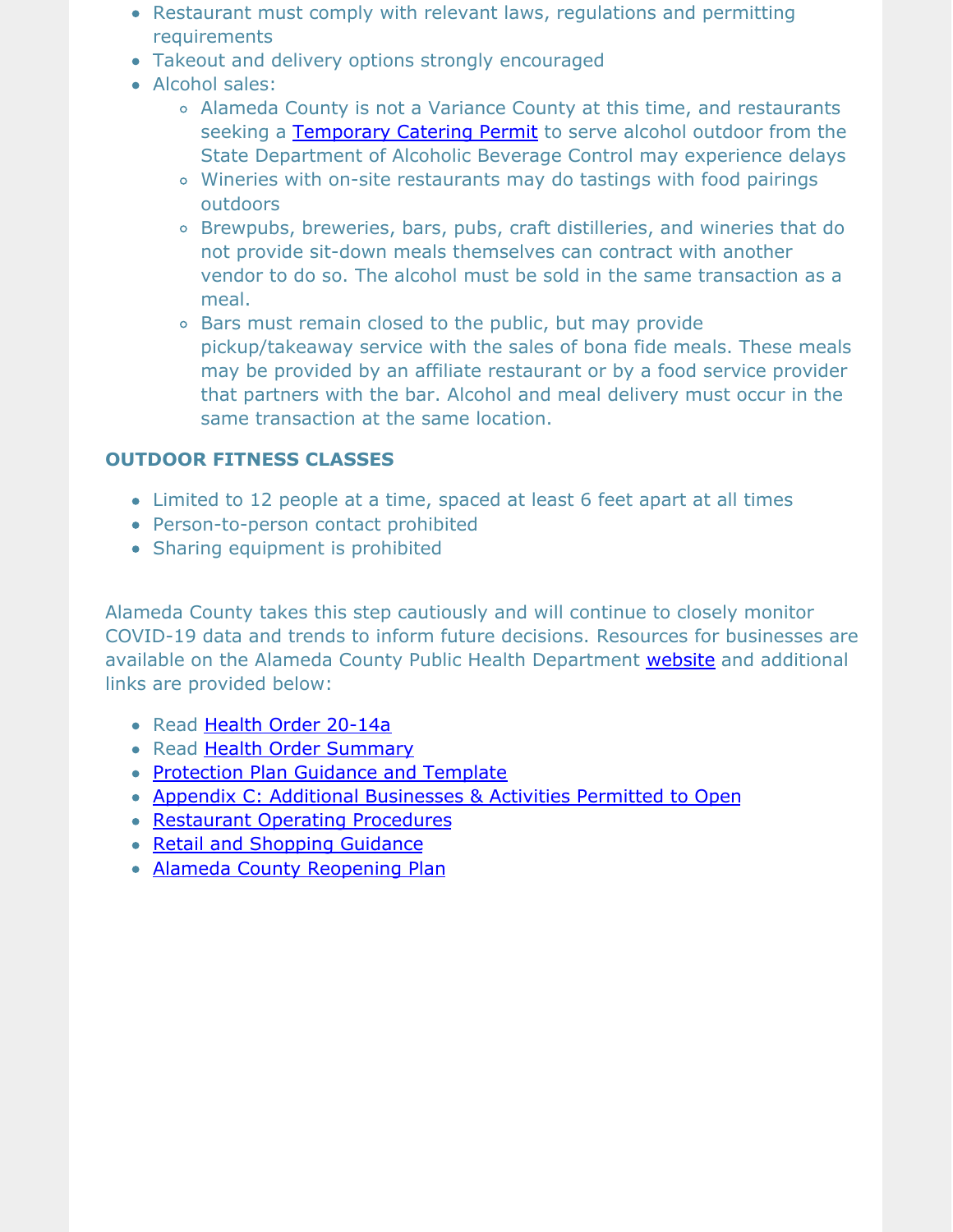#### **Alameda County Reopening Plan: Updated 6.18.20**

Movement to next stage contingent upon local COVID-19 indicators, at 2-4 week intervals



## **We are Here for You**

The City of Dublin appreciates our business community and remains committed to being your source for reliable and accessible information and resources.

In addition to the COVID-19 Business Impacts [webpage](https://www.dublin.ca.gov/2177/COVID-19-Business-Impacts), we have compiled a COVID-19 Business [Resource](https://www.dublin.ca.gov/DocumentCenter/View/22168) Guide (PDF updated 5/15/2020). Be sure to also visit the City's **[COVID-19](https://www.dublin.ca.gov/coronavirus) webpage** with up-to-date information and resources about the pandemic.

The Economic Development Division team is available via **[email](mailto:economic.development@dublin.ca.gov)** or by calling 925-833-6650. Language assistance is available over the phone by request.

**The Dublin Business News Update is a bi-monthly publication highlighting the latest news and events affecting the business community. For more information or assistance, please contact Economic Development via email, [economic.development@dublin.ca.gov](mailto:economic.development@dublin.ca.gov), or phone: (925) 833-6650.**

**General Information** (925) 833-6650

**City Manager** (925) 833-6650

**Community Development** (925) 833-6620

**Economic Development**  $(925) 833 - 6650$ 

**Environmental Services** (925) 833-6630

**Administrative Services** (925) 833-6640

**Fire Prevention** (925) 833-6606

**Human Resources** (925) 833-6605

**Parks and Community Services** (925) 556-4500

Police (non-emergency) (925) 833-6670

**Public Works** (925) 833-6630